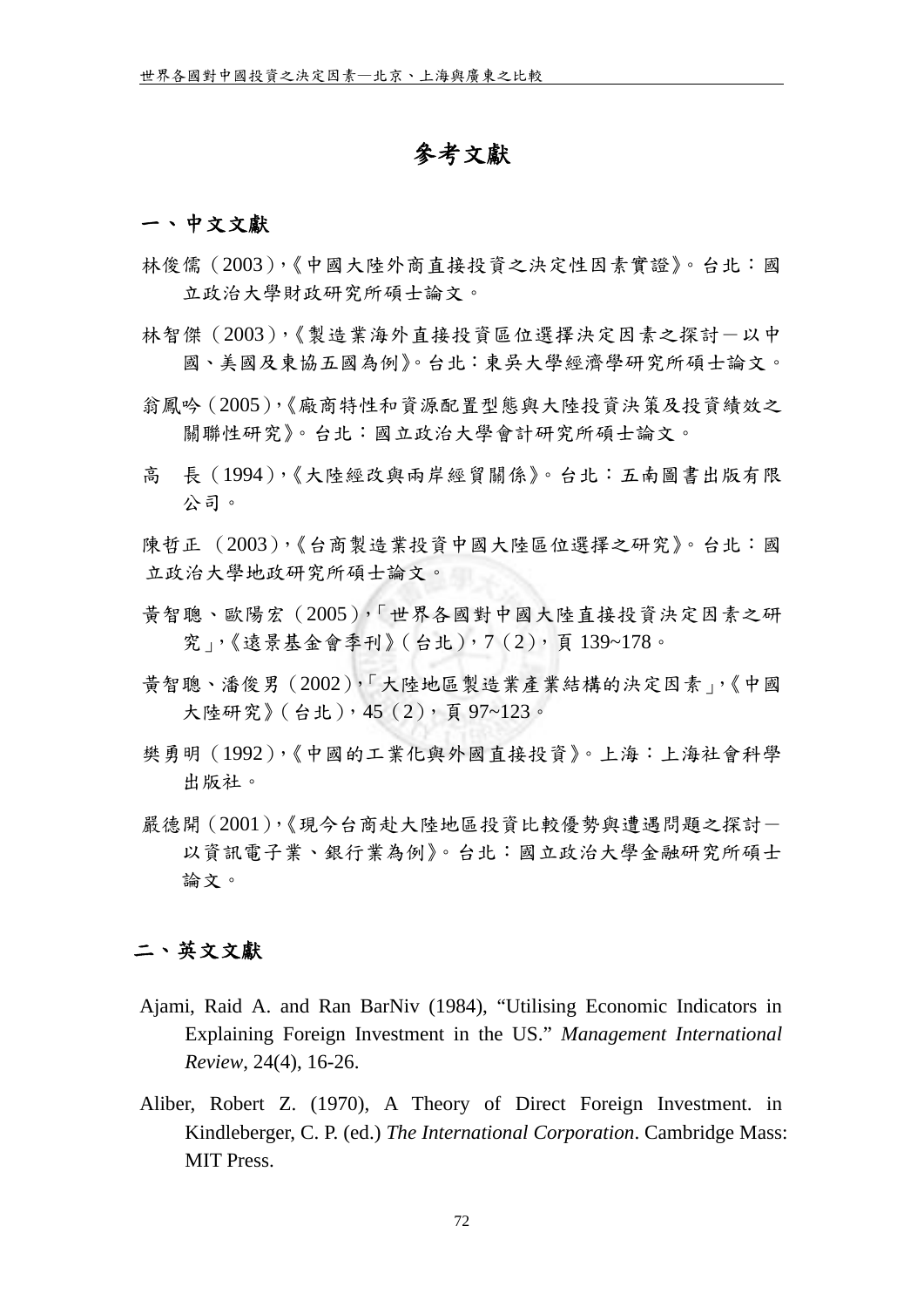- Barrell, Ray and Nigel Pain (1996), "An Econometric Analysis of US Foreign Direct Investment." *Review of Economics and Statistics,* 78(2), 200-207.
- Chen, Chin-Hsin (1996), "Regional Determinants of Foreign Direct Investment in Mainland China." *Journal of Economic Studies*, 23(2), 18-30.
- Cheng, Leonard K. and Yum K. Kwan (2000), "What are the Determinants of Location of Foreign Direct Investment? The China Experience." *Journal of International Economics,* 51(2), 379-400.
- Coughlin, Cletus C. and Eran Segev (2000), "Foreign Direct Investment in China: A Spatial Econometric Study." *World Economy*, 23(1), 1-23.
- Culem, Claudy G. (1988), "The Locational Determinant of Direct Foreign Investment Among Industrialised Countries." *European Economic Review*, 32(2), 885-904.
- Cushman, David (1985), "Real Exchange Rate Risk, Expectations, and the Level of Direct Investment." *Review of Economics and Statistics*, 67(2), 197-308.
- Dees, Stephane (1998), "Foreign Direct Investment in China: Determinants and Effects." *Economics of Planning*, 31(2-3), 175-194.
- Dunning, John H. (1993), *Multinational Enterprises and the Global Economy*. Workingham, England and Reading, Mass: Addison Wesley.
- Feng, Yi and Hui Zhang (2000), "Provincial Distribution of Direct Foreign Investment in China: A Pooled Time-Series Empirical Study." In Chen, Baizhu, J. Kimball Dietrich, and Yi Feng (eds.), *Financial market reform in China: Progress, Problems, and Prospects*. Political Economy of Global Interdependence Series. Boulder and Oxford: Westview Press. 401-424.
- Froot, Kenneth A. and Jeremy Stein (1991), "Exchange Rates and Foreign Direct Investment: An Imperfect Capital Markets Approach." *Quarterly Journal of Economics*, 106(4), 1191-1217.
- Grosse, Robert and Len J. Trevino (1996), "Foreign Direct Investment in the United States: An Analysis by Country of Origin." *Journal of International Business Studies*, 27(1), 139-155.
- Hausman, Jerry A. (1978), "Specification Tests in Econometrics." *Econometrica*, 46(6), 1251-1271.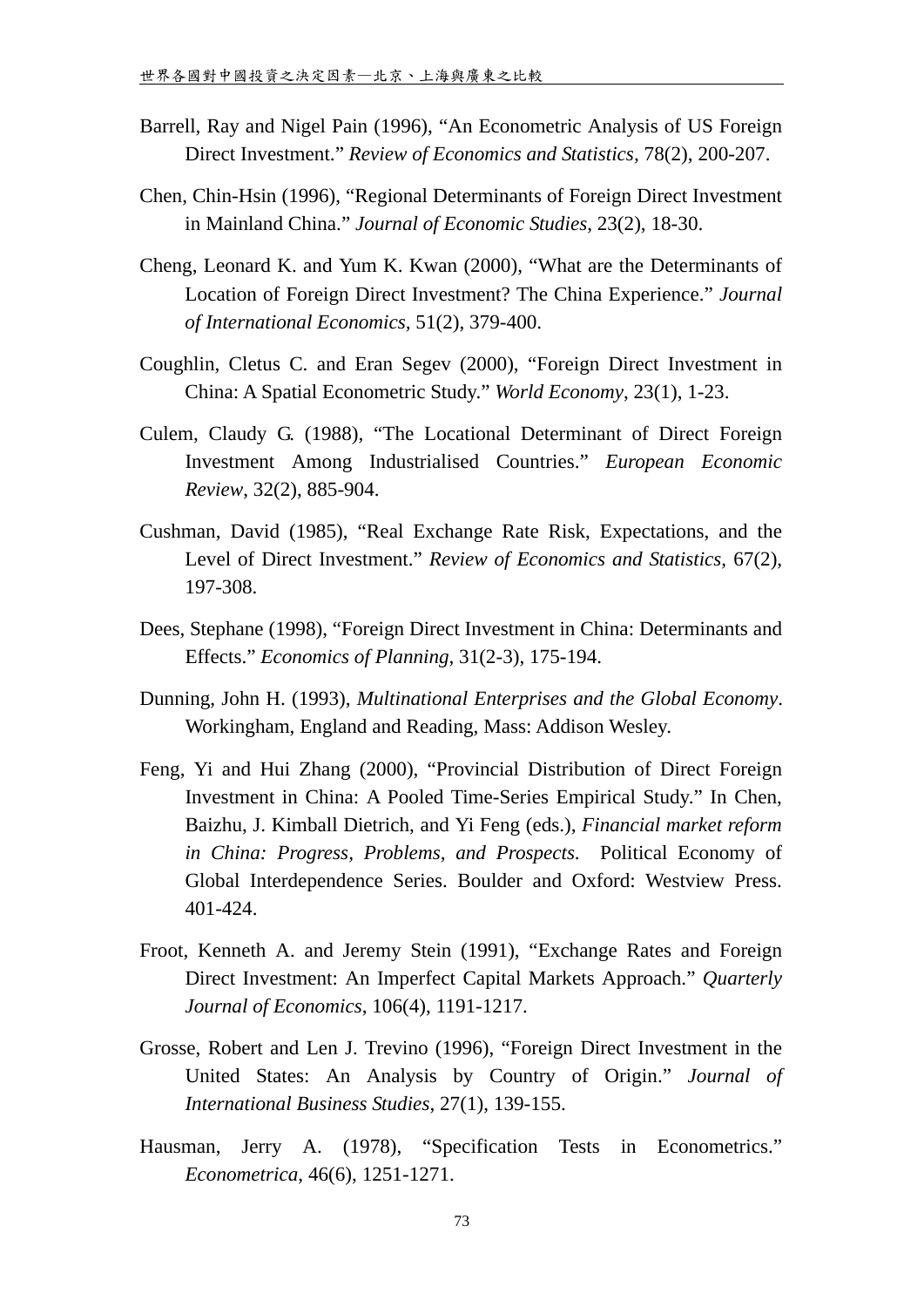- Head, Keith and John Rise (1996), "Inter-City Competition for Foreign Investment: Static and Dynamic Effects of China's Incentive Areas." *Journal of Urban Economics*, 40(2), 38-60.
- Hill, Carter R., William E. Griffiths, and George E. Judge (2001), *Undergraduate Econometrics*, New York: John Wiley & Sons, c2001.
- Hong, Mao and Luo-Shou Chen (2001), "Quantitative and Dynamic Analysis of the OLI Variables Determining FDI in China." *Review of Urban and Regional Development Studies*, 13(2), 163-172.
- Hsiao, Cheng and Victor Gastanaga(2001), "Factors Affecting Foreign Direct Investment--With Analysis of the Disparity between the Costal and Western Regions of China." *Review of Pacific Basin Financial Markets and Policies*, 4(4), 479-493.
- Huang, Jr-Tsung (2004), "Spillover from Taiwan, Hong Kong, and Macau Investment and from Other Foreign Investment in Chinese Industries." *Contemporary Economic Policy*, 22(1), 13-25.
- Hymer, Stephen (1976), *The International Operations of National Firms*, Cambridge, MIT press.
- Jeon, Yoong-Deok (1992), "The Determinants of Korean Foreign Direct Investment in Manufacturing Industries." *Weltwirtschaftliches Archiv*, 128, 527-541.
- Kobrin, Stephen J. (1979), "Political Risk: A Review of Reconsideration." *Journal of International Business Studies*, 10(1), 67-80.
- Kumar, Nagesh (1994), "Determinants of Export Orientation of Foreign Production by US Multinational: an Inter-Country Analysis." *Journal of International Business Studies*, 25(1), 141-156.
- Kuo, Chun-Chien and Jr-Tsung Huang, (2003), "A Regional Analysis on the Determinants of Foreign Direct Investment toward Mainland China." Paper Presented at the Western Economic Association International Pacific Rim Conference, January 9-12. 2003.
- Liu, Xiaming, Haiyan Song, Yingqi Wei, and Peter Romilly (1997), "Country Characteristics and Foreign Direct Investment in China: A Panel Data Analysis." *Weltwirtschaftliches Archiv*, 133(2), 313-329.

Lucus, Robert E. B. (1993), "On the Determinants of Foreign Direct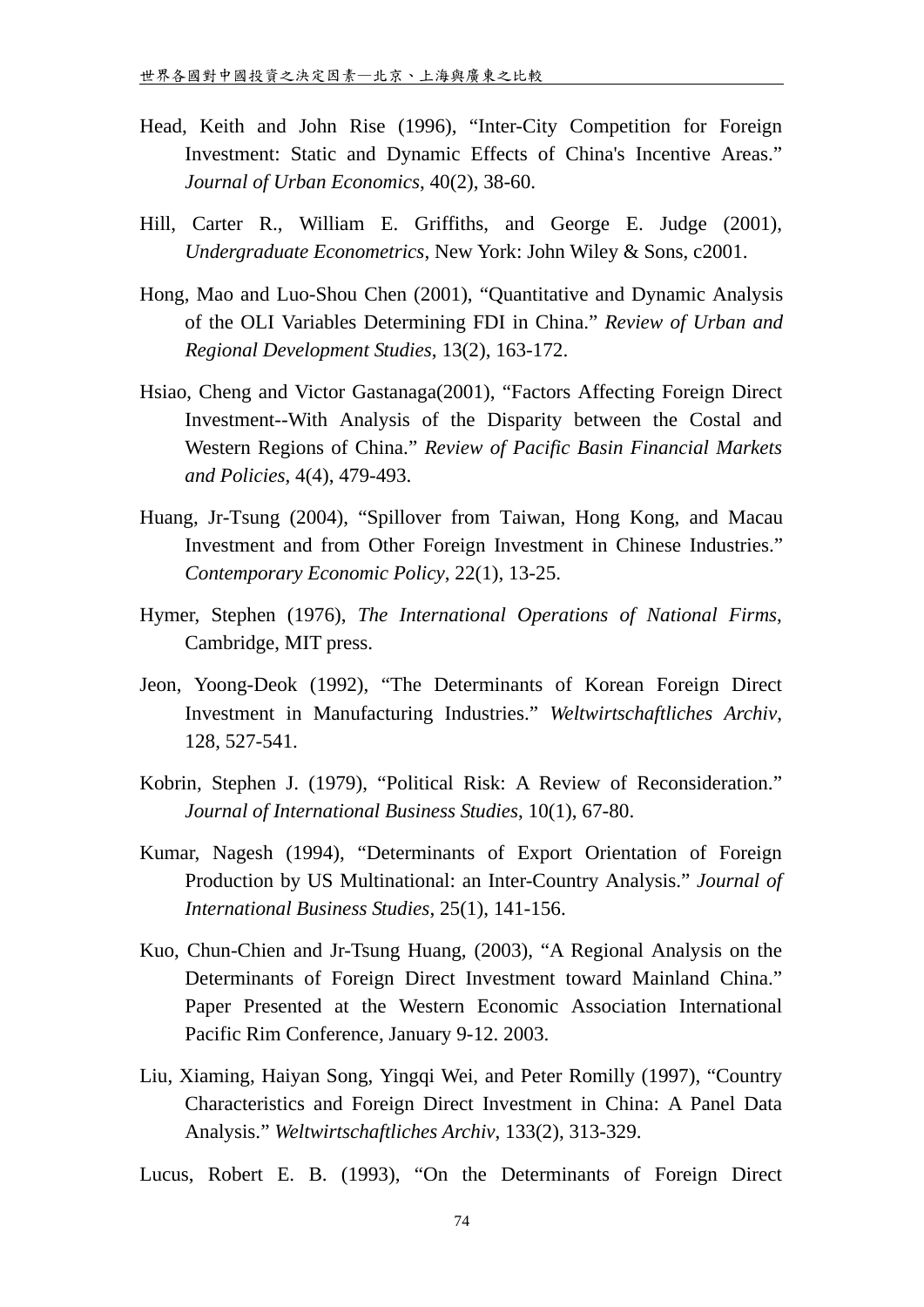Investment: Evidence from East and Southeast Asia." *World Development*, 21(3), 391-406.

- Moore, Michael O. (1993), "Determinants of German Manufacturing Direct Investment: 1980-1988." *Weltwirtschaftliches Archiv*, 129(1), 120-138.
- Pain, Nigel (1993), "An Econometric Analysis of Foreign Direct Investment in the United Kingdom." *Scottish Journal of Political Economy*, 40(1), 1-23.
- Pain, Nigel (1997), "Continental Drift: European Integration and the Location of UK Foreign Direct Investment." *Manchester School Supplement*, 65, 94-117.
- Pitelis, Christos (1996), "Effect Demand, Outward Investment and the (Theory of) Transnational Corporation: An Empirical Investigation." *Scottish Journal of Political Economy*, 43(2), 192-206.
- Sun, Qian, Wilson Tong, and Qiao Yu (2002), "Determinants of Foreign Direct Investment across China." *Journal of International Money and Finance*, 21(1), 79-113.
- Tallman, Stephen B. (1988), "Home Country Political Risk and Foreign Direct Investment in the United States." *Journal of International Business Studies*, 19(2), 219-234.
- Vernon, Raymond (1966), "International Investment and International Trade in the Product Trade." *Quarterly journal of Economics*, 80, 190-207.
- Wang, Zhen-Quan and Nigel J. Swain (1995), "The Determinants of Foreign Direct Investment in Transforming Economics: Empirical Evidence from Hungary and China." *Weltwirtschaftliches Archiv*, 131(2), 359-382.
- Wei, Shang-Jin (1995), "Foreign direct investment in China: Sources and consequences," in Ito, T. and Krueger, A.O.(eds), *Financial Deregulation and integration in East Asia,* NBER-East Asia Seminar on Economics, Vol. 5 University of Chicago Press.
- Wei, Yingqi and Xiaming Liu (2001), *Foreign Direct Investment in China: Determinants and Impact*, Cheltenham, Glos, U.K.; Northampton, Mass: Edward Elgar, c2001.
- Wheeler, David and Ashoka Mody (1992), "International Investment Location Decisions: the Case of U.S. Firms." *Journal of International Economics*,